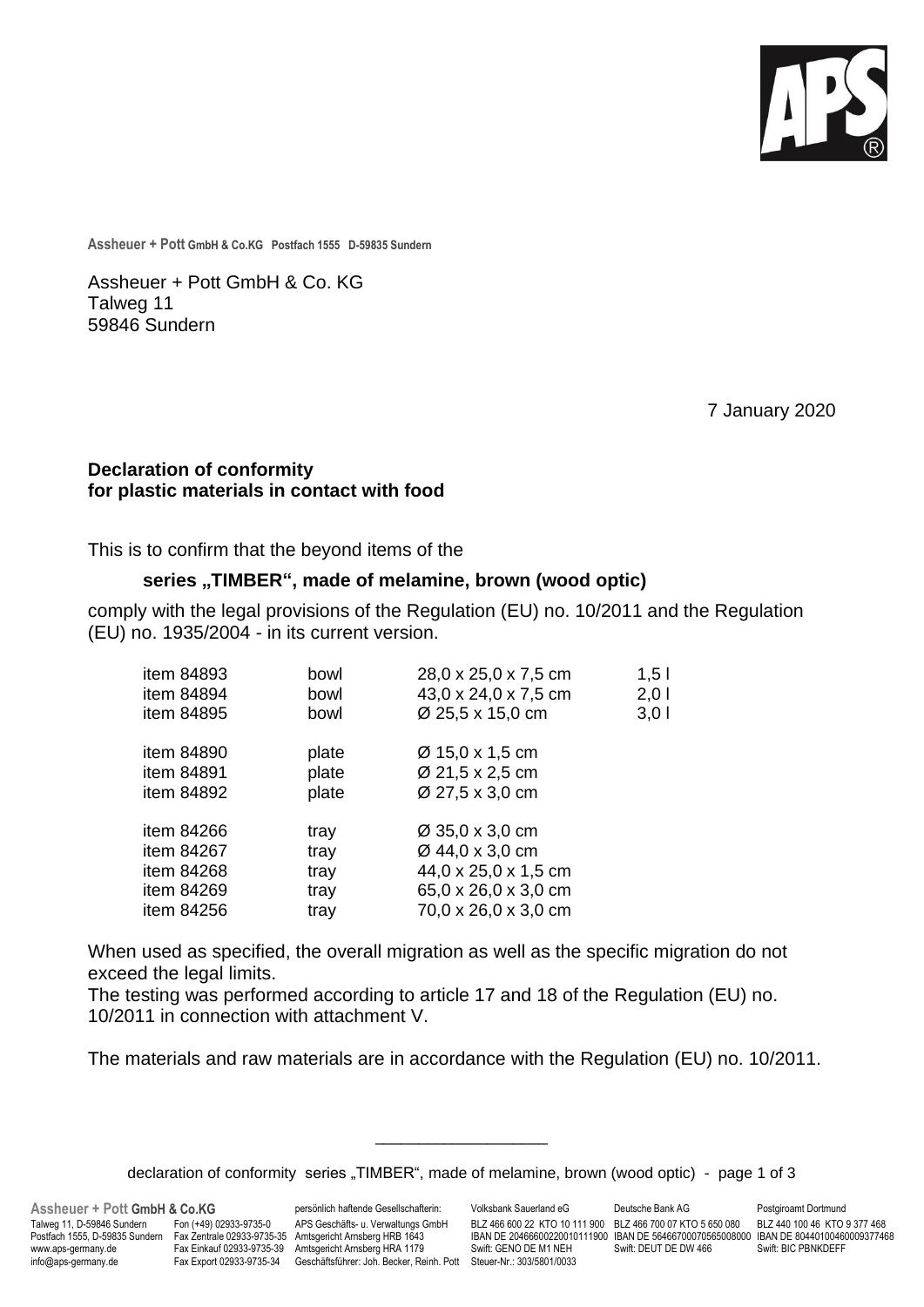

The following substances subject to limitations and / or specification are used in the above mentioned products:

Substance: Substance: Restriction: Restriction: Restriction: Restriction: Restriction:

FCM substance no. 239 migration limit: 2,4,6-triamino-1,3,5-triazine 2,5 mg / kg food "Melamine" (EU) 1282/2011 – (3)

Formaldehyde migration limit:

15 mg / kg food

Note on dual use substances:

Substances also approved as food additives do not migrate or are contained in marginal quantities only so that they do not display any technological effect in case of migration.

The organoleptic tests executed on our behalf discovered no inadmissible influence on the food having been in contact with the products.

Specification of the intended use or restrictions:

- Foodstuffs, that may come into contact with the material:
	- o all kinds of foodstuffs
- Scope of the articles (back stamp):
	- o dishwasher safe
	- o not microwave safe
	- o no direct heat
	- o not oven safe

The ratio of the surface area that is to come into contact with the foodstuff to the volume levels, with which the object conformity was determined, complies with the legal demand according to the Regulation (EU) 10/2011.

- Surface-to-volume ratio =  $6 \, \text{dm}^2$  / kg food
- Test conditions: 2 h / 70° C

There is no functional barrier made from plastic used in the above mentioned products.

\_\_\_\_\_\_\_\_\_\_\_\_\_\_\_\_\_\_\_\_

**Assheuer + Pott GmbH & Co.KG** persönlich haftende Gesellschafterin: Volksbank Sauerland eG Deutsche Bank AG Postgiroamt Dortmund Talweg 11, D-59846 Sundern Fon (+49) 02933-9735-0 APS Geschäfts- u. Verwaltungs GmbH BLZ 466 600 22 KTO 10 111 900 BLZ 466 700 07 KTO 5 650 080 BLZ 440 100 46 KTO 9 377 468 info@aps-germany.de Fax Export 02933-9735-34 Geschäftsführer: Joh. Becker, Reinh. Pott Steuer-Nr.: 303/5801/0033

POSTFACH 1566600220010111900 IBAN DE 56466700070565008000 IBAN DE 80440100460009377468<br>Swift: GENO DE M1 NEH Swift: DEUT DE DW 466 Swift: BIC PRNKDEFE

declaration of conformity series "TIMBER", made of melamine, brown (wood optic) - page 2 of 3